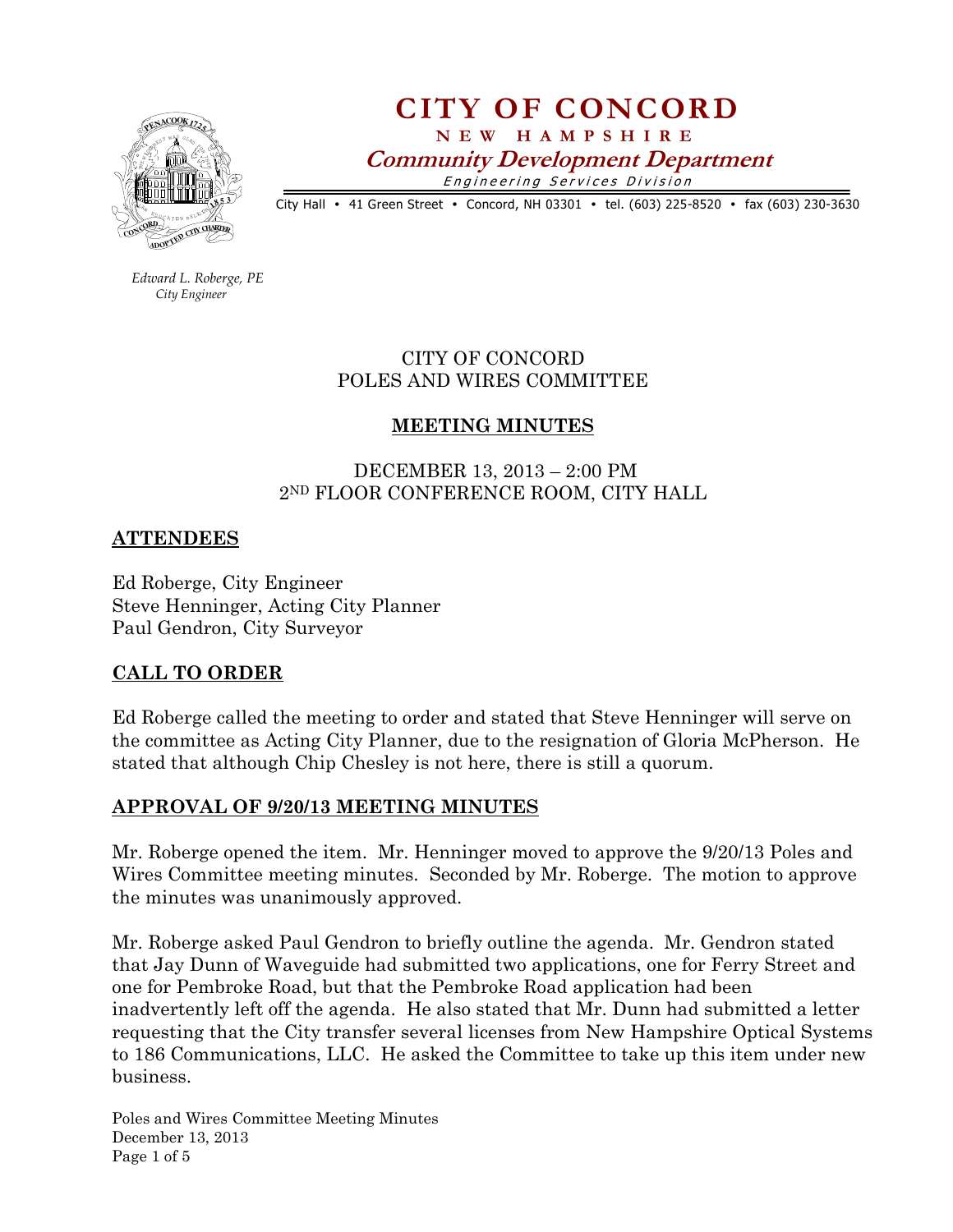# PRELIMINARY / FINAL APPLICATIONS

# FINAL APPLICATIONS

1. 186 Communications, LLC, Request for Licensure of three (3) pole on Ferry Street, within a City Right-of-Way. Ferry Street.

Mr. Gendron explained that the application is for an aerial installation from a pole on the westerly side of North Main Street, north of Washington Street and opposite Ferry Street, commencing at existing Waveguide plant, then crossing North Main Street to a pole at the southeast intersection of North Main Street and Ferry Street, then along two more poles and then to the Concord Center building. Mr. Gendron recommended that the application be approved with the following condition:

• That the (Company name) shall make an annual report to the Poles and Wires Committee informing it of the progress of its infrastructure as of April 1, 2014, and every April thereafter until the infrastructure subject to this petition is completed, at which time (Company name) shall notify the Committee of its completion of the project.

Mr. Roberge asked if the existing service connections from the last pole at the end of Ferry Street are aerial or underground. Mr. Gendron stated that he did not know. Mr. Roberge made a motion to accept Mr. Gendron's recommendation and condition, subject to the condition that:

• The proposed connection be of the same nature as the existing connections, for example, if the building is currently serviced by aerial or conduit, then the proposed connection shall be serviced in the same manner.

Seconded by Mr. Henninger and all concurred.

2. 186 Communications, LLC, Request for Licensure of one (1) pole on Pembroke Road, within a City Right-of-Way. Pembroke Road.

Mr. Gendron explained that the application is for an aerial installation from a pole on the southerly side of Pembroke Road, commencing at existing Waveguide plant, then extending to another pole on the south side of Pembroke Road, then across private property to 3 and 4 Barrell Court. Mr. Gendron recommended that the application be approved with the following condition:

• That the (Company name) shall make an annual report to the Poles and Wires Committee informing it of the progress of its infrastructure as of April 1, 2014, and every April thereafter until the infrastructure subject to this petition is completed,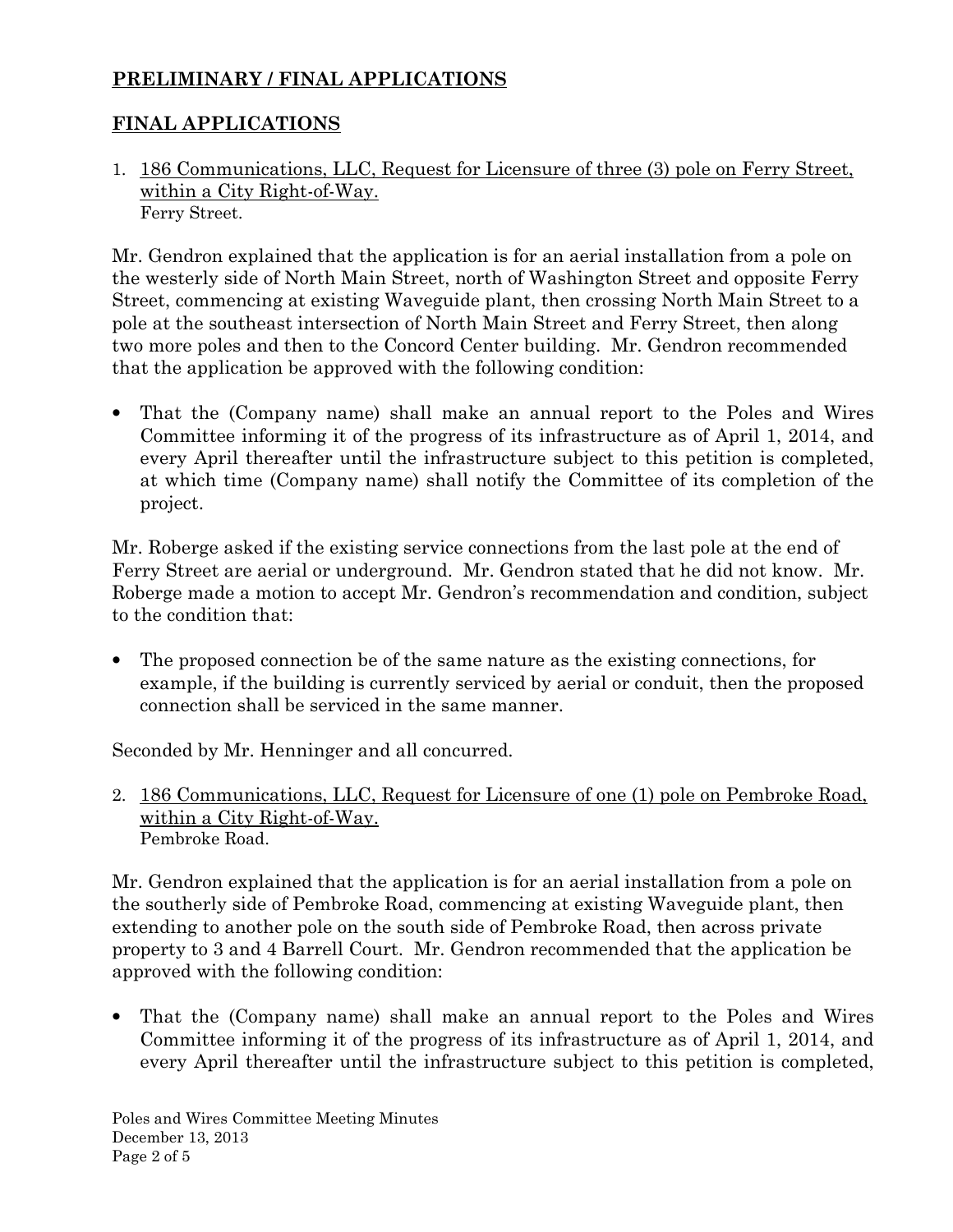at which time (Company name) shall notify the Committee of its completion of the project.

A brief discussion ensued regarding the existing pole lines along Pembroke Road, the abandoned pole line that travels southerly from Pembroke Road to Regional Drive, and whether the existing service connections to the Barrell Court building are aerial or underground. Mr. Roberge made a motion to accept Mr. Gendron's recommendation and condition, subject to the following condition:

- That 186 Communications, LLC, demonstrate to the Committee that it has the right or easement to utilize the proposed pole as it appears to be on private property, and that
- The proposed connection to the Barrell Court building be underground.

Seconded by Mr. Henninger and all concurred. Mr. Henninger volunteered to visit both the Ferry Street and Pembroke Road locations to confirm site conditions, in particular, the existing service connections to determine whether they are overhead or underground.

# OLD BUSINESS

1. Unitil Energy Systems, Inc. and Fairpoint New England, Inc. , Request for Licensure of one (1) new pole on Little Pond Road, within a City Right-of-Way. Little Pond Road.

Mr. Gendron briefly explained the project and its relation to the Samuel Drive subdivision. He indicated that the Committee asked him to review the subdivision and utility plans approved by the Planning Board to ascertain the proposed service connection, and report back to the Committee at the next meeting. Mr. Gendron showed the Committee the roadway as-built and pointed out that the subject property is not adjacent to an underground pedestal and it appears that the house was to be served with aerial connections. He pointed out that the house across the street was also served by aerial connections from a pole on Little Pond Road.

A brief discussion ensued regarding the existing pole line along Little Pond Road and whether the project was approved so that the first two houses on Samuel Drive would have service connections from those poles. The Committee determined that a Certificate of Occupancy had already been issued by the Engineering Services Division. Mr. Gendron reminded the Committee that the pole had already been replaced in the same location and that a license was not necessary.

Mr. Roberge closed the item as there was no further action necessary.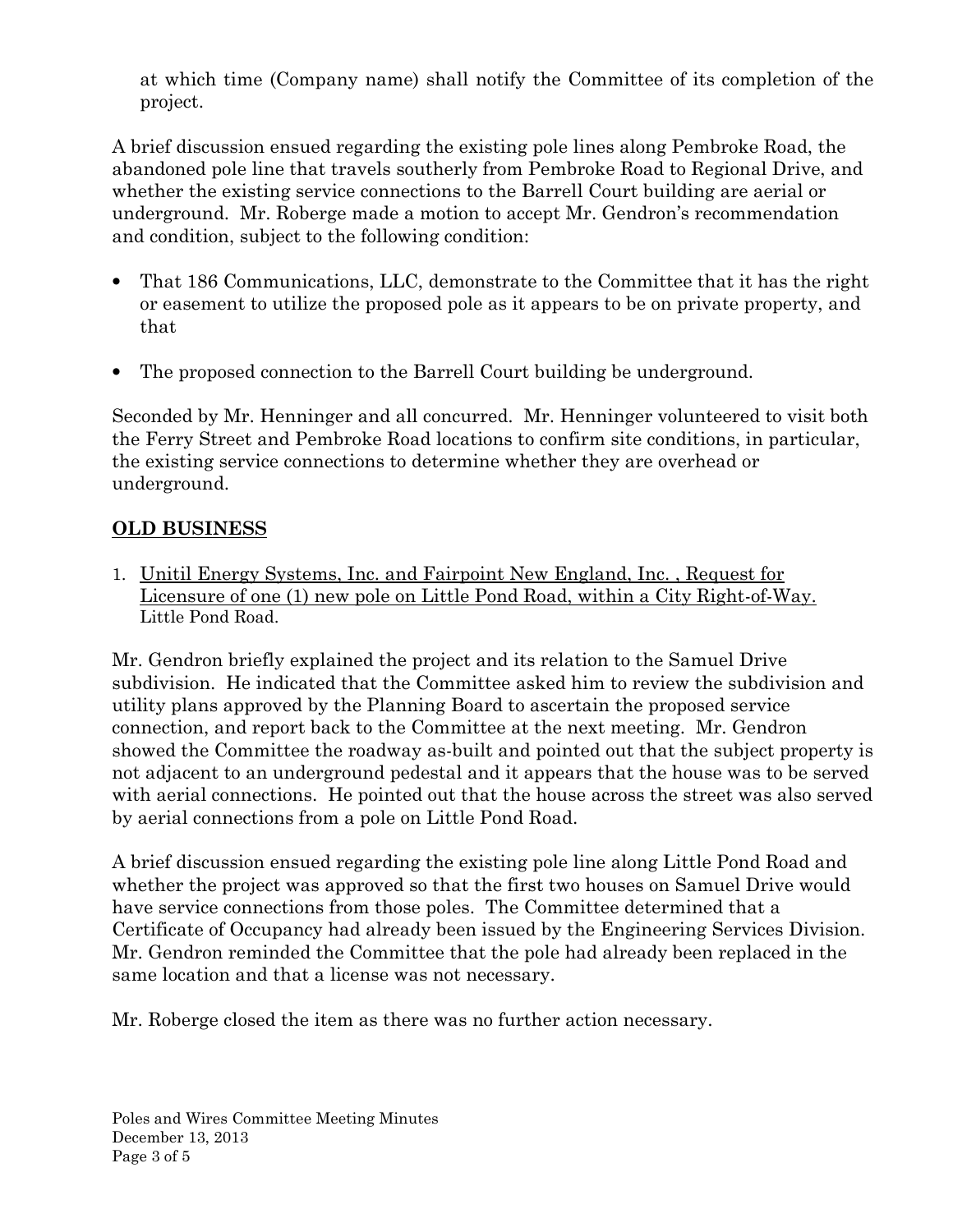2. segTEL, Inc., request for licensure of attachments to and utilization of an existing pole within North State Street, all within a City right-of-way. North State Street.

Mr. Gendron briefly explained the project. He indicated that the Committee asked him to follow up with segTEL and to conduct a site visit to view whether other aerial utilities cross the site and connect to the tower. He asked Mr. Gendron to report back to the Committee at the next meeting. Mr. Gendron explained that he had spoken with segTEL and had made a site visit. He read from an email from Edward Novak explaining the project. Mr. Gendron recommended that the application be approved with the following condition:

That the (Company name) shall make an annual report to the Poles and Wires Committee informing it of the progress of its infrastructure as of April 1, 2014, and every April thereafter until the infrastructure subject to this petition is completed, at which time (Company name) shall notify the Committee of its completion of the project.

Mr. Roberge made a motion to accept Mr. Gendron's recommendation that the application be approved with the condition.

Seconded by Mr. Henninger and all concurred.

# NEW BUSINESS

1. New Hampshire Optical Systems, Request to Transfer Existing Licenses to 186 Communications, LLC. Clinton Street, South Fruit Street, Holt Street, North Main Street, Pine Street, Fisherville Road, North State Street, Village Street, School Street, South Street, Warren Street, Washington Street, and Horseshoe Pond Lane..

Mr. Gendron explained that Jay Dunn of New Hampshire Optical Systems has requested that existing licenses be transferred to 186 Communications, LLC. He then read from an email in which Mr. Dunn explains the purpose and reasons for the requests.

Mr. Roberge asked Mr. Gendron if all of the licenses had to be re-written or would a letter from the Committee be sufficient to transfer the licenses. Mr. Gendron stated that he had just received the request and hadn't researched the request yet. Mr. Roberge asked Mr. Gendron to ask the City Solicitor whether the Committee has the jurisdiction to transfer the licenses or would we have to rewrite the licenses with the new entity name.

# NEXT MEETING

Poles and Wires Committee Meeting Minutes December 13, 2013 Page 4 of 5 Mr. Gendron noted that the meetings for 2014 have been scheduled on March 21, June 20, September 19, and December 12. Mr. Roberge stated that he had a conflict with the March meeting and asked if it could be rescheduled for March 28. Mr. Henninger